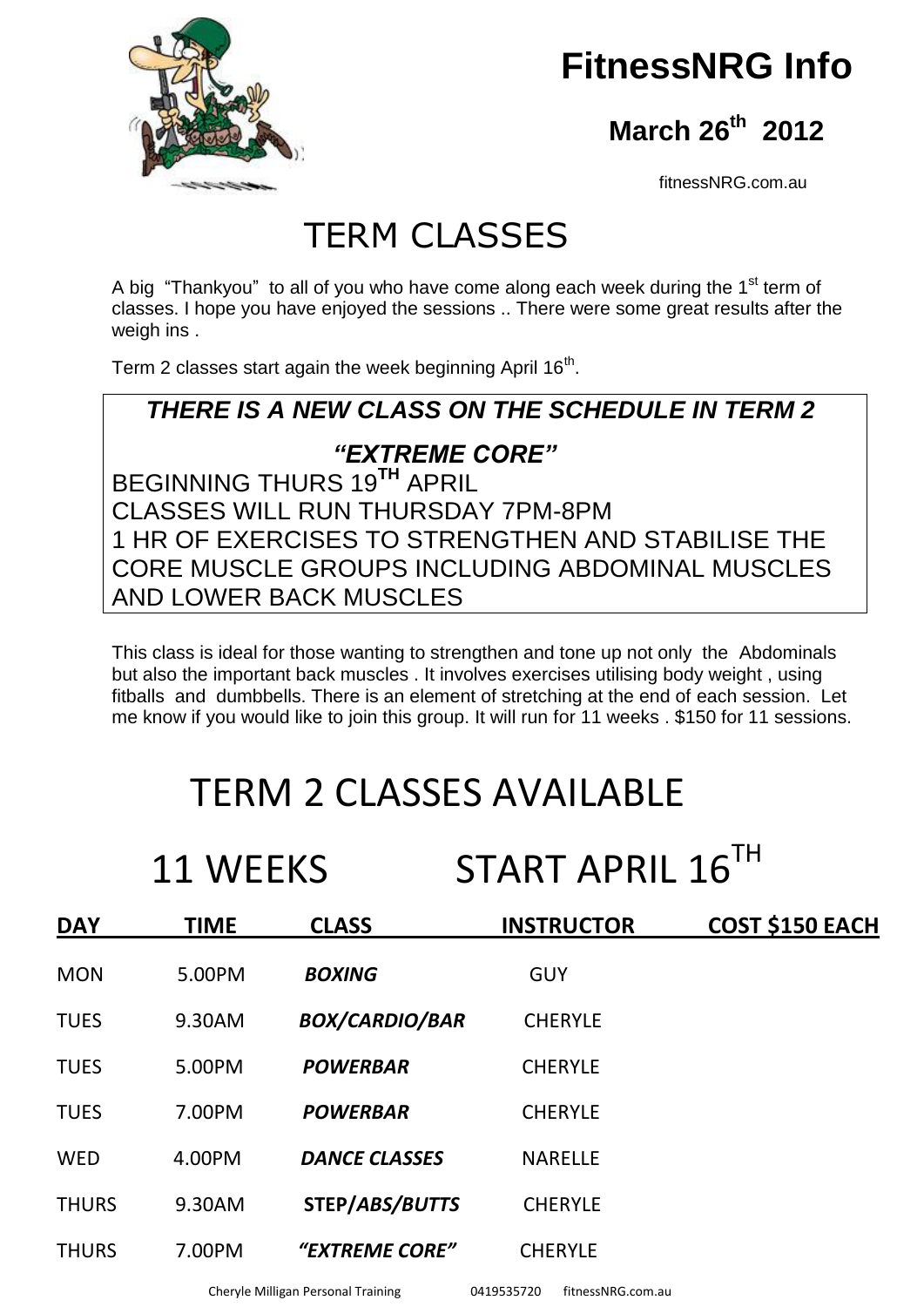

#### **THE EASTER RULES**

Now if Easter Buns had not been available in the supermarket since January I would not have to say this but NO EASTER TREATS UNTIL Easter! If you consider that just a single Easter Bun with butter (and choc chips) or 4-5 mini eggs contains an extra 250 calories, if you indulge in Easter treats for the next 2 weeks, you will gain at least a kg or more. Be strong and leave the treats until Good Friday, because lets face it; it wont be long until the Christmas treats are on sale again.

| <b>Eggs Selection</b>    | kJ     | Fat      | <b>Exercise units</b> |
|--------------------------|--------|----------|-----------------------|
| 200g Easter Bunny        | 3740kJ | 50g fat  | 2 hrs of running      |
| 2 Caramello Eggs         | 500kJ  | 6 g fat  | 15 min rowing         |
| 1 Crème Egg              | 718kJ  | 6g fat   | 45 min fast walking   |
| 100g Deluxe Bunny        | 2270kJ | 33g fat  | 2 cycle classes       |
| 3 mini eggs              | 560kJ  | 7.5g fat | 15 min skipping       |
| Small hot cross bun (no  | 600kJ  | 2 g fat  | 30min swimming        |
| butter)                  |        |          |                       |
| Large hot cross bun with | 1200kJ | 10g fat  | 30 minutes jogging    |
| butter                   |        |          |                       |
| Choc chip hot cross bun  | 1100kJ | 9g fat   | 1 Zumba class         |

#### **RECIPE**

**Homemade fish and chips** *Ingredients* 200 grams sweet potato Spray olive oil 2 cups corn flakes 1 egg, beaten 2 tablespoons low fat natural yoghurt 600 grams boneless white fish ½ cup wholemeal flour *Method*

- 1. Preheat oven to 190ºC. Microwave sweet potato until nearly cooked. Cool, and cut into wedges. Spray with olive oil and lay on baking tray.
- 2. Crush cornflakes. Combine egg and yoghurt in a bowl. Place fish in flour and coat. Dip coated fish in egg mixture and then coat with cornflakes.
- 3. Place on tray with chips and bake for 15minutes or until crispy and brown.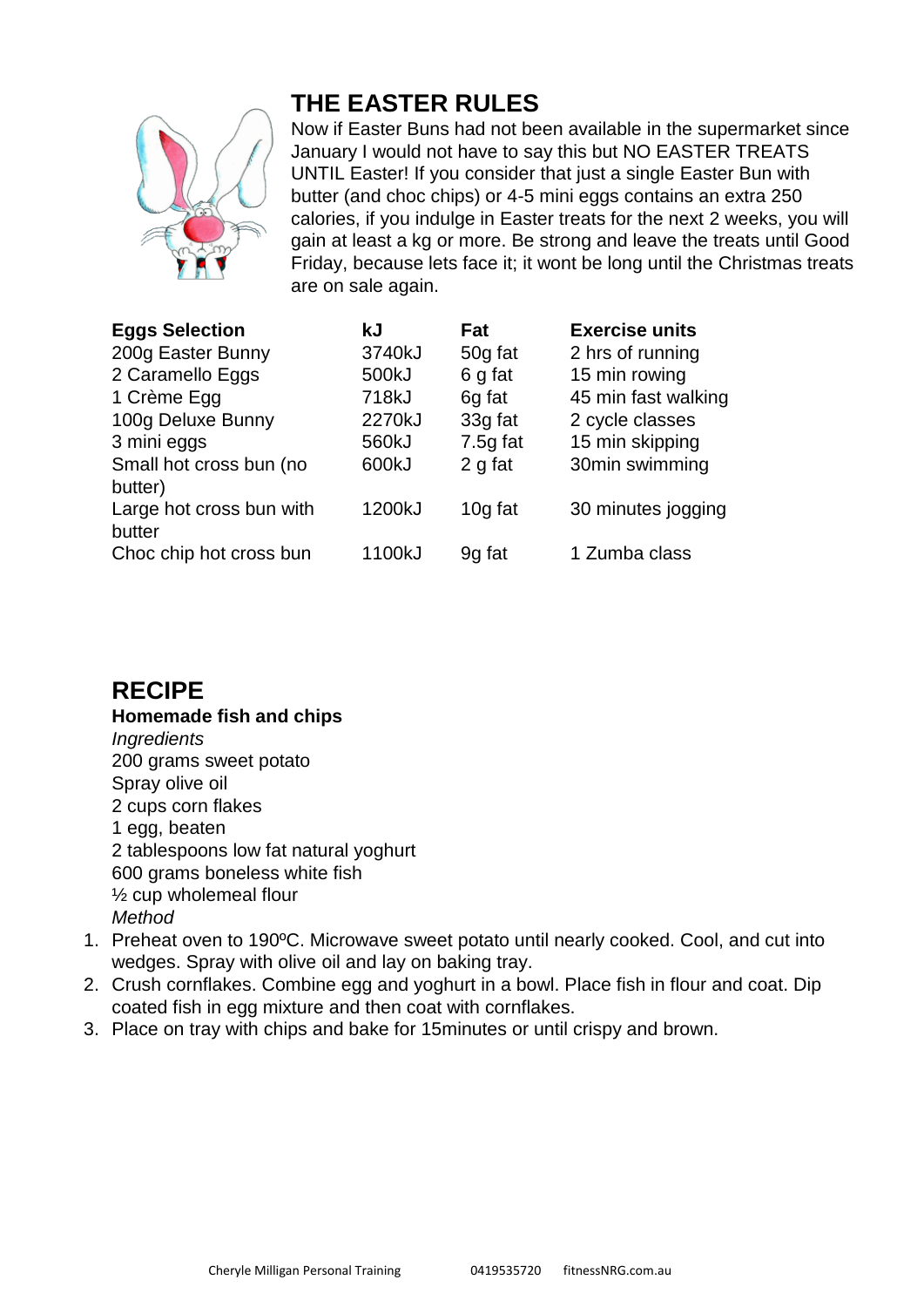

# THE BOOTCAMP "GREAT RACE"

## Sat March 24th

The morning kicked off at 8.06am. Pink/Blue merged as 1 team and Black/White where a team. Miraculously the rain had stopped and did not rain upon the troops once throughout the 2 hr race. Pink team ( Allanna, Jo and Craig ) were decked out in pretty pink including Craig who managed to squeeze into the saaarge's pink shorts wearing pink sunglasses. pink bandana and pink shirt. "What a sight" !!!! The girls in black turned up looking sexy in their chosen outfits including Sarah in her fish net stockings and Juliet in her little black shorts and gloves ..Jason was the only Blue team member and Rachel and Roland represented the white team.

As soon as the whistle blew they were off, on a mystery that would take them along Zig Zag road with stretchers and sandbags, then off to Grants Picnic Ground in Kallista. The clues of their destination laid in ammo tins hidden in bushland. They found themselves along dirt tracks surrounding Birdsland with a swim at Lysterfield Lake Park to finish off the race.

Congratulations to Pink/Blue team for winning the race. Black/White team where so close behind them they all ended at Lysterfield Lake within seconds between them with Jason (Pink/Blue)  $1^{st}$  in the swim leg, Jo (Pink/Blue) being  $2^{nd}$  and Sarah (Black/White) coming in  $3<sup>rd</sup>$  It was so much fun watching the troops determined and willing. Thanks guys ....

Look out for the next "Great Race " later in the year.

- ❖ FITNESS TEST IS THIS SAT 31<sup>ST</sup> MARCH 9.30AM. MEET ZIG ZAG ROAD
- ❖ GROUP PHOTO IS THIS SAT. BRING SOMETHING CAMO TO WEAR
- ◆ LAST BOOTCAMP SESSION IS WED 4TH APRIL
- **S** NEXT BOOTCAMP STARTS MONDAY APRIL 16TH